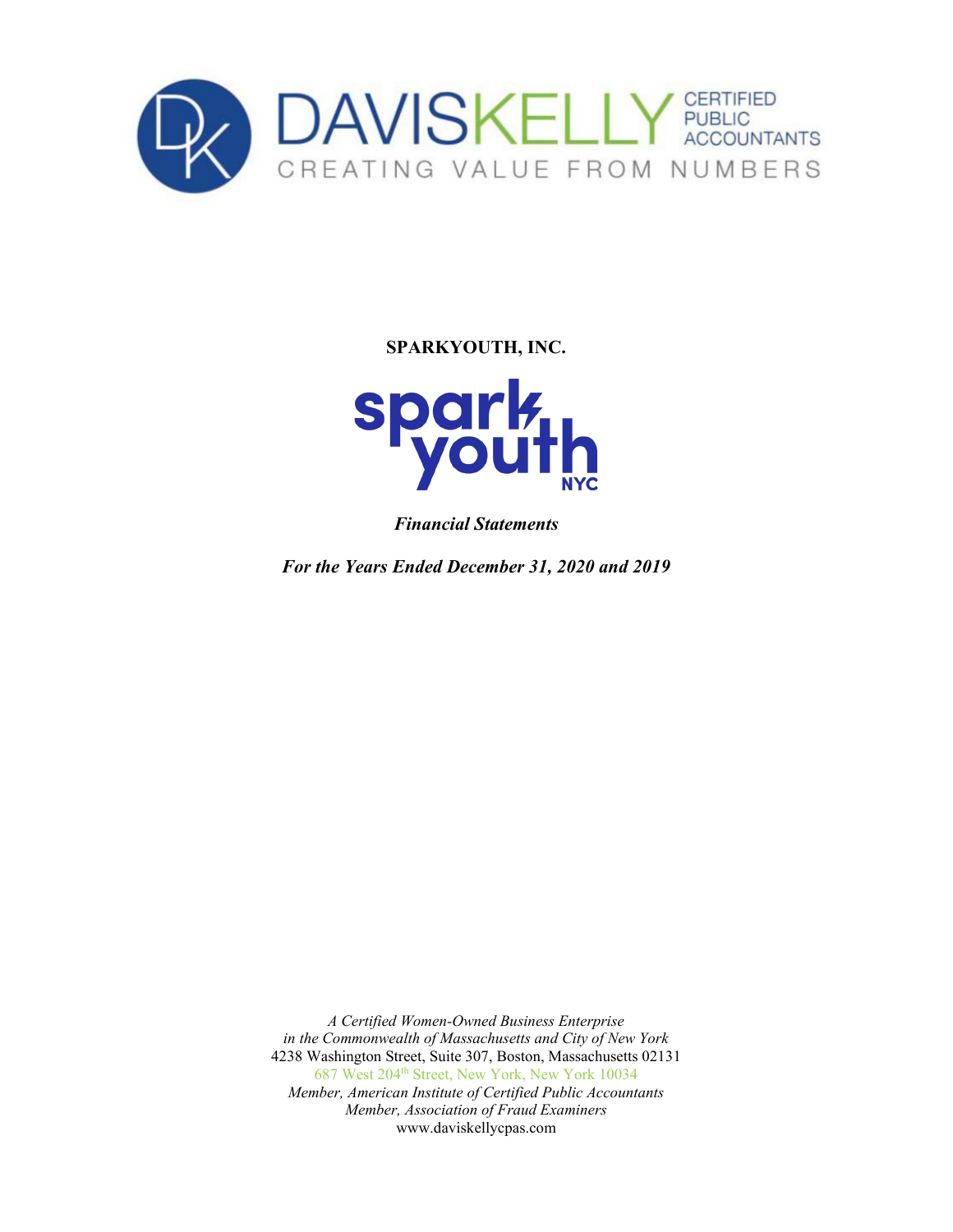# *Financial Statements*

# *For the Years Ended December 31, 2020 and 2019*

# *Table of Contents*

| <b>Independent Auditors' Report</b>      | $1 - 2$  |
|------------------------------------------|----------|
| <b>Financial Statements:</b>             |          |
| <b>Statements of Financial Position</b>  | 3        |
| <b>Statements of Activities</b>          | $4 - 5$  |
| <b>Statements of Cash Flows</b>          | 6        |
| <b>Statements of Functional Expenses</b> | $7 - 8$  |
| Notes to Financial Statements            | $9 - 14$ |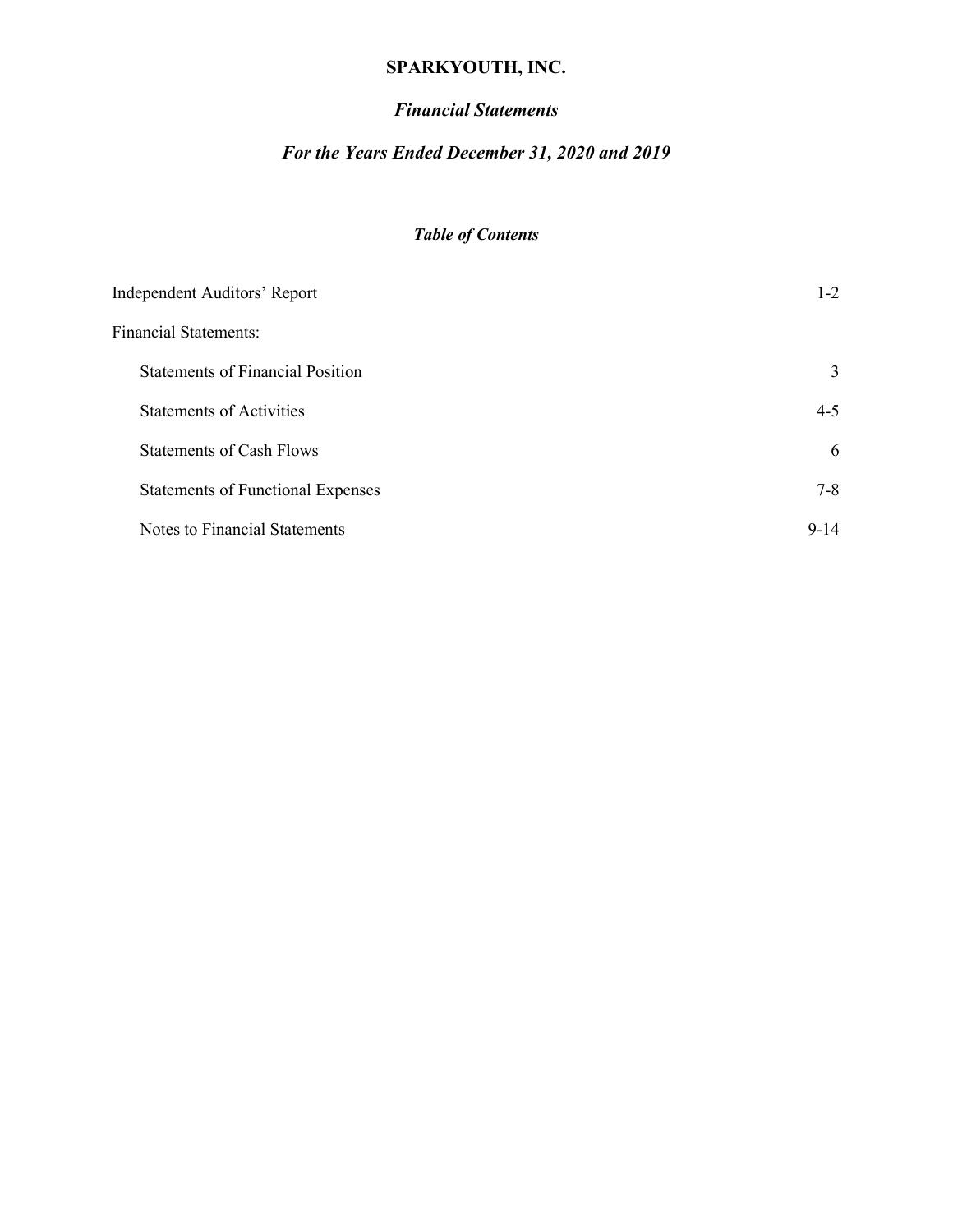

### *Independent Auditors' Report*

To the Board of Directors SparkYouth, Inc. New York, New York

#### *Report on the Financial Statements*

We have audited the accompanying financial statements of SparkYouth, Inc. (a nonprofit organization), which comprise the statement of financial position as of December 31, 2020, and the related statements of activities, functional expenses, and cash flows for the year then ended, and the related notes to the financial statements.

#### *Management's Responsibility for the Financial Statements*

Management is responsible for the preparation and fair presentation of these financial statements in accordance with accounting principles generally accepted in the United States of America; this includes the design, implementation, and maintenance of internal control relevant to the preparation and fair presentation of financial statements that are free from material misstatement, whether due to fraud or error.

#### *Auditor's Responsibility*

An audit involves performing procedures to obtain audit evidence about the amounts and disclosures in the financial statements. The procedures selected depend on the auditor's judgment, including the assessment of the risks of material misstatement of the financial statements, whether due to fraud or error. In making those risk assessments, the auditor considers internal control relevant to the entity's preparation and fair presentation of the financial statements in order to design audit procedures that are appropriate in the circumstances, but not for the purpose of expressing an opinion on the effectiveness of the entity's internal control. Accordingly, we express no such opinion. An audit also includes evaluating the appropriateness of accounting policies used and the reasonableness of significant accounting estimates made by management, as well as evaluating the overall presentation of the financial statements.

We believe that the audit evidence we have obtained is sufficient and appropriate to provide a basis for our audit opinion.

> *A Certified Women-Owned Business Enterprise in the Commonwealth of Massachusetts and City of New York* 4238 Washington Street, Suite 307, Boston, Massachusetts 02131 687 West 204th Street, New York, New York 10034 *Member, American Institute of Certified Public Accountants Member, Association of Fraud Examiners*  www.daviskellycpas.com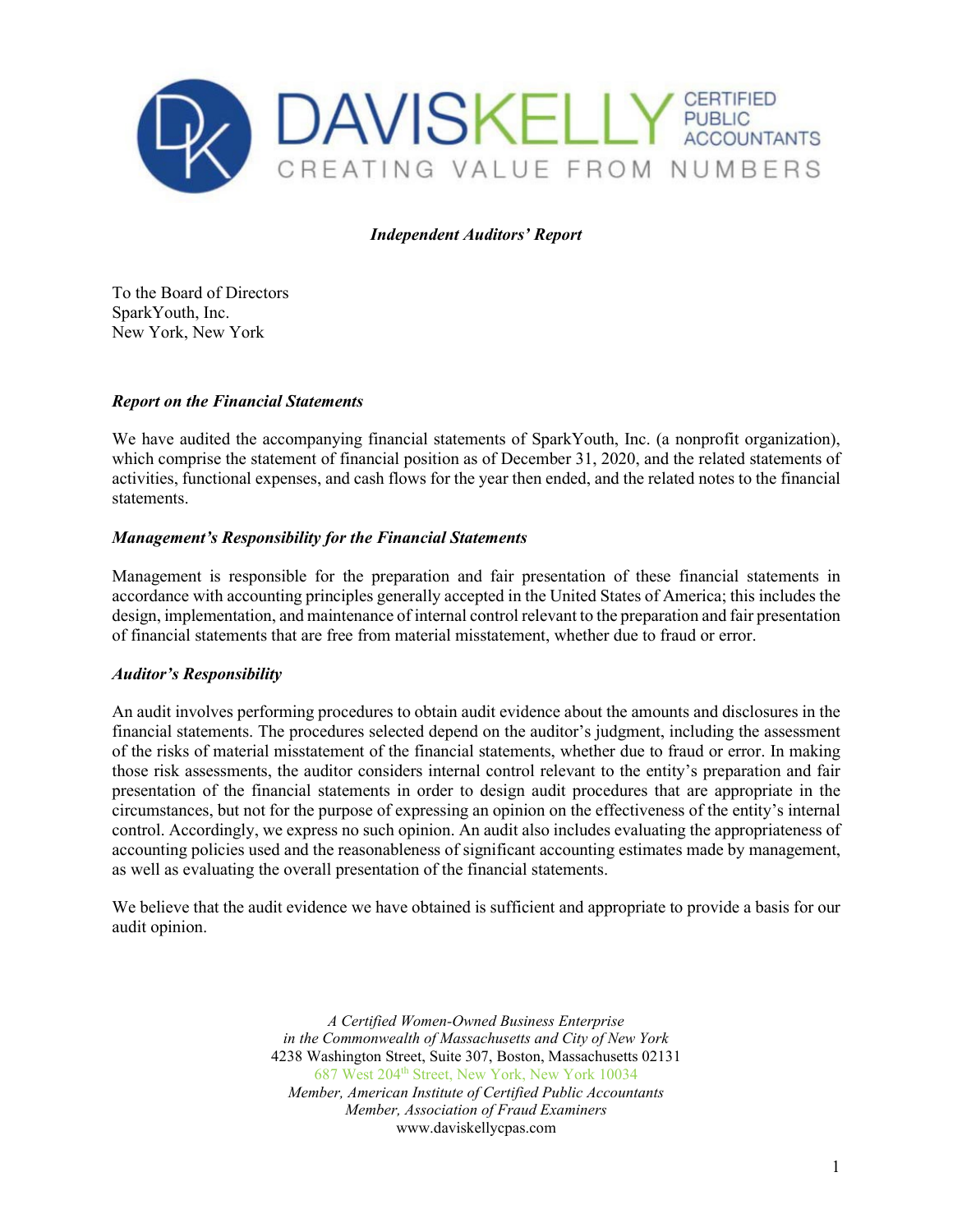## *Opinion*

In our opinion, the financial statements referred to above present fairly, in all material respects, the financial position of SparkYouth, Inc. as of December 31, 2020, and the changes in its net assets and its cash flows for the year then ended in accordance with accounting principles generally accepted in the United States of America.

DavisKelly LLC

New York, New York October 15, 2021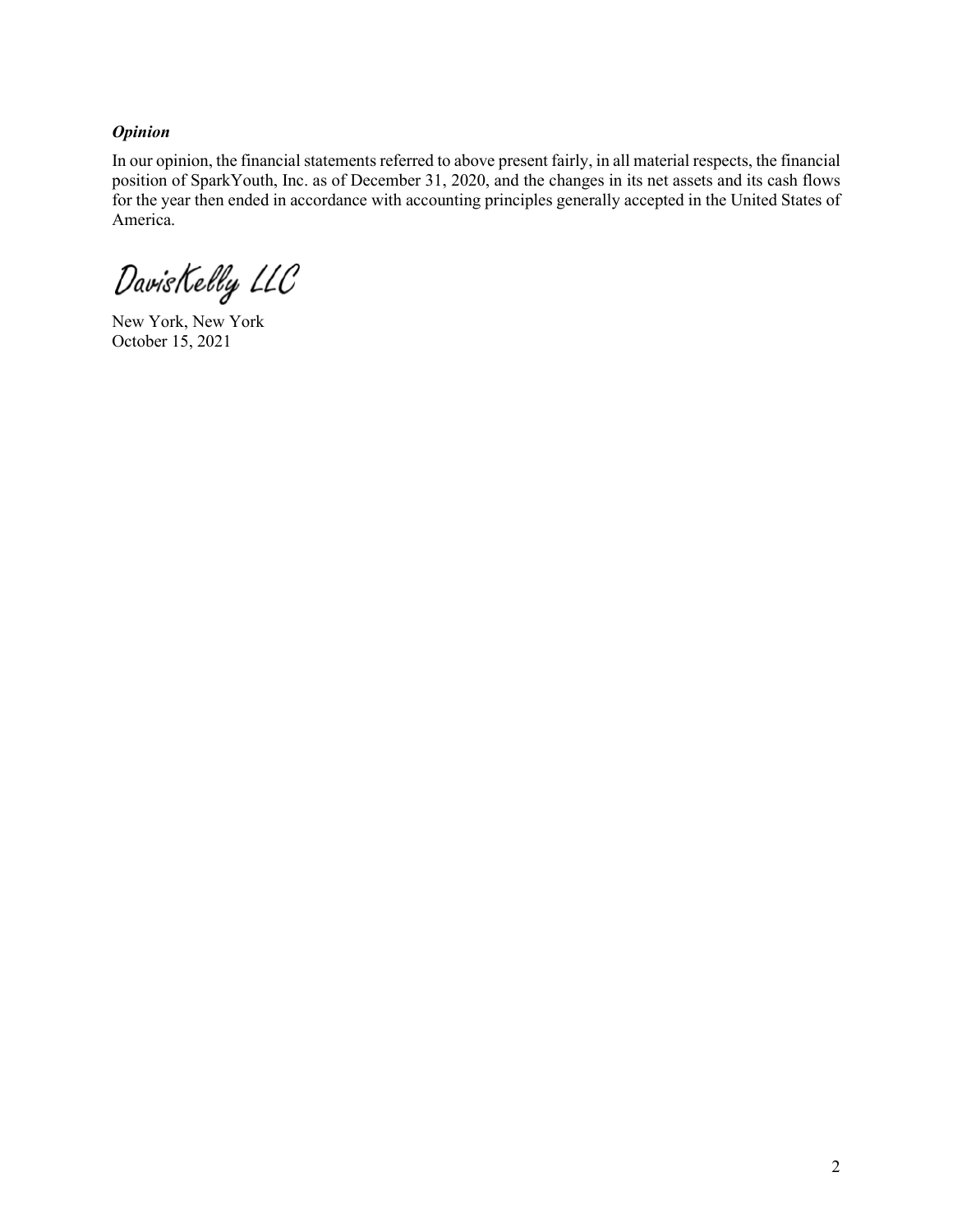# *Statements of Financial Position*

# *As of December 31, 2020 and 2019*

|                                         | 2020 |              |                           | 2019      |  |  |
|-----------------------------------------|------|--------------|---------------------------|-----------|--|--|
| <b>Assets</b>                           |      |              |                           |           |  |  |
| Cash and cash equivalents               | \$   | 1,048,429    | $\mathcal{S}$             | 1,228,242 |  |  |
| Accounts receivable                     |      | 110,500      |                           | 144,467   |  |  |
| Fixed assets, net                       |      | 5,433        |                           | 10,278    |  |  |
| Security deposit                        |      | 46,200       |                           | 36,200    |  |  |
| <b>Total</b> assets                     | S    | 1,210,562 \$ |                           | 1,419,187 |  |  |
| <b>Liabilities and Net Assets</b>       |      |              |                           |           |  |  |
| Liabilities:                            |      |              |                           |           |  |  |
| Accounts payable                        | \$   | 35,635       | $\mathcal{S}$             | 12,500    |  |  |
| Grants payable                          |      | 25,000       |                           | 111,000   |  |  |
| Accrued expenses                        |      | 604          |                           | 288       |  |  |
| <b>Total liabilities</b>                |      | 61,239       |                           | 123,788   |  |  |
| <b>Net Assets:</b>                      |      |              |                           |           |  |  |
| Net assets without donor restrictions   |      | 1,149,323    |                           | 1,295,399 |  |  |
| <b>Total net assets</b>                 |      | 1,149,323    |                           | 1,295,399 |  |  |
| <b>Total liabilities and net assets</b> | \$   | 1,210,562    | $\boldsymbol{\mathsf{S}}$ | 1,419,187 |  |  |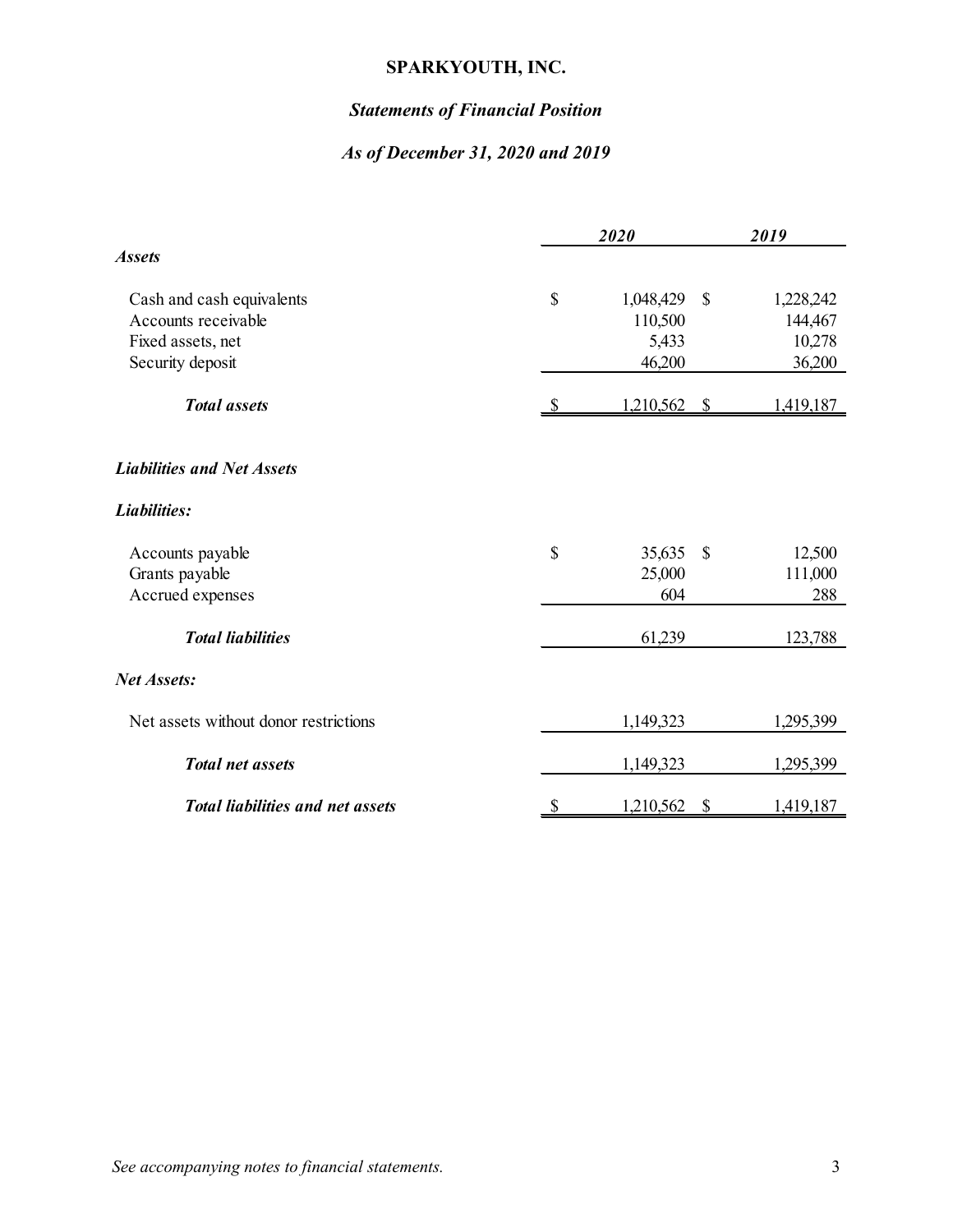# *Statements of Activities*

# *For the Years Ended December 31, 2020 and 2019*

|                                              |              | 2020                      | 2019      |
|----------------------------------------------|--------------|---------------------------|-----------|
| <b>Support and Revenue:</b>                  |              |                           |           |
| Contributions and other support:             |              |                           |           |
| Grants and contributions                     | $\mathbb{S}$ | 1,178,042<br>$\mathbb{S}$ | 404,278   |
| Refundable advance, PPP                      |              | 53,323                    |           |
| Interest and dividend income                 |              | 6,904                     | 8,242     |
| <b>Total contributions and other support</b> |              | 1,238,269                 | 412,520   |
| Special event revenue                        |              | 38,834                    | 2,245,716 |
| Less: direct special event expenses          |              | (24,000)                  | (362,311) |
| Special event revenue, net                   |              | 14,834                    | 1,883,405 |
| <b>Total support and revenue</b>             |              | 1,253,103                 | 2,295,925 |
| <b>Expenses:</b>                             |              |                           |           |
| Program services                             |              | 1,162,144                 | 1,643,044 |
| General and administration                   |              | 65,796                    | 121,413   |
| Fundraising                                  |              | 171,239                   | 117,032   |
| <b>Total expenses</b>                        |              | 1,399,179                 | 1,881,489 |
| Change in net assets                         |              | (146,076)                 | 414,436   |
| Net Assets, beginning                        |              | 1,295,399                 | 880,963   |
| Net Assets, ending                           | \$           | 1,149,323<br>\$           | 1,295,399 |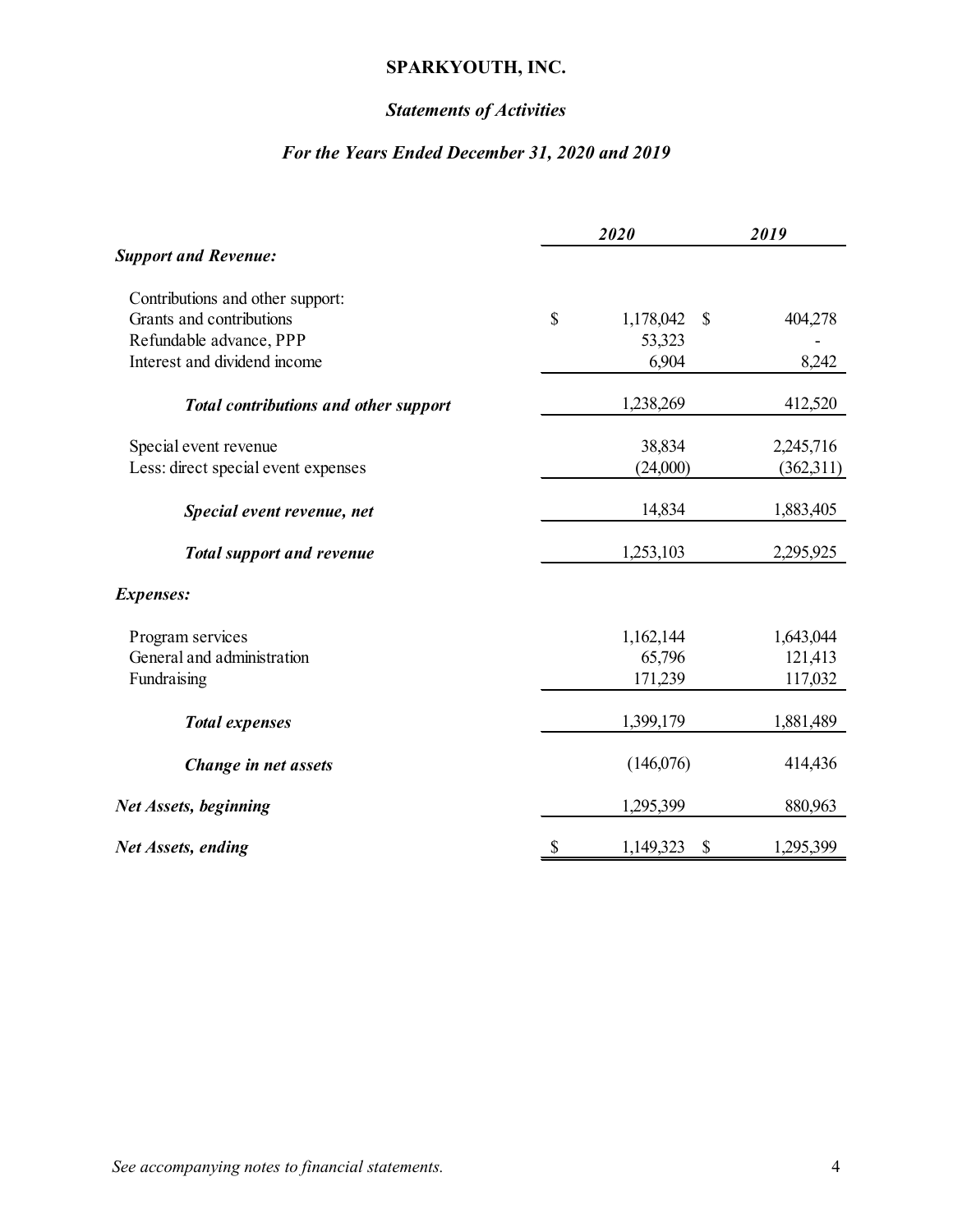# *Statements of Cash Flows*

# *For the Years Ended December 31, 2020 and 2019*

|                                               |    | 2020            | 2019      |  |  |
|-----------------------------------------------|----|-----------------|-----------|--|--|
| <b>Cash Flows from Operating Activities:</b>  |    |                 |           |  |  |
| Change in net assets                          | \$ | $(146,076)$ \$  | 414,436   |  |  |
| Adjustments to reconcile change in net assets |    |                 |           |  |  |
| to net cash used in operating activities:     |    |                 |           |  |  |
| Depreciation expense                          |    | 4,845           | 4,845     |  |  |
| Change in:                                    |    |                 |           |  |  |
| Accounts receivable                           |    | 33,967          | 138,192   |  |  |
| Security deposit                              |    | (10,000)        | 235       |  |  |
| Accounts payable                              |    | 23,135          | (213,603) |  |  |
| Grants payable                                |    | (86,000)        | 111,000   |  |  |
| Accrued expenses                              |    | 316             | (18, 922) |  |  |
| Net cash provided by operating activities     |    | (179, 813)      | 436,183   |  |  |
| Net increase in cash and cash equivalents     |    | (179, 813)      | 436,183   |  |  |
| <b>Cash and Cash Equivalents, beginning</b>   |    | 1,228,242       | 792,059   |  |  |
| <b>Cash and Cash Equivalents, ending</b>      |    | 1,048,429<br>\$ | ,228,242  |  |  |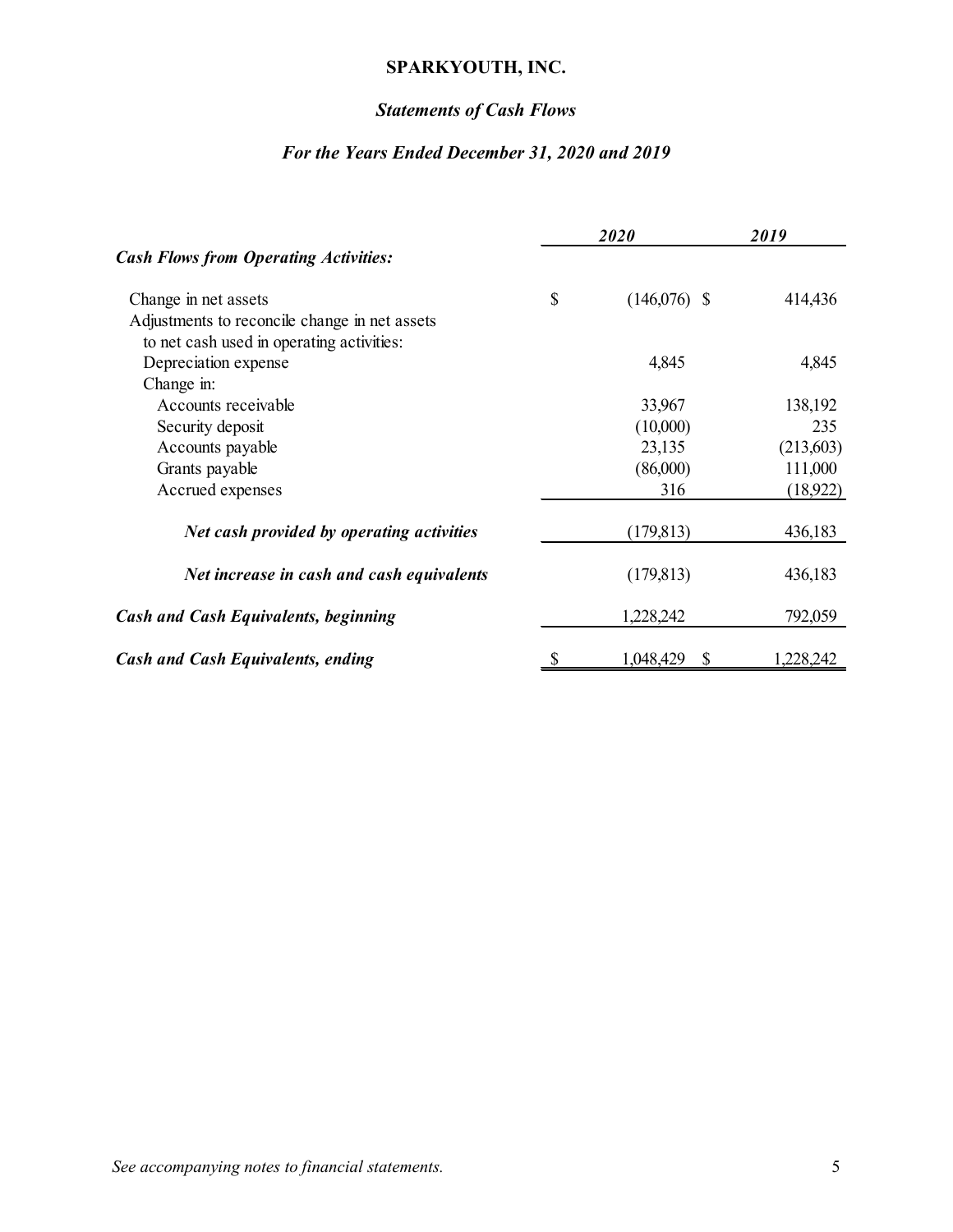# *Statement of Functional Expenses*

# *For the Year Ended December 31, 2020*

|                                                       |               | Program<br><b>Services</b> | <b>General</b> and<br><b>Administration</b> | <b>Fundraising</b> |              | <b>Total</b> |
|-------------------------------------------------------|---------------|----------------------------|---------------------------------------------|--------------------|--------------|--------------|
| Salaries                                              | $\mathcal{S}$ | 183,424                    | \$<br>42,750                                | \$<br>73,500       | $\mathbb{S}$ | 299,674      |
| Payroll taxes                                         |               | 12,830                     | 2,945                                       | 5,258              |              | 21,033       |
| Fringe benefits                                       |               | 25,462                     | 5,844                                       | 10,435             |              | 41,741       |
| Bad debt expense                                      |               |                            |                                             | 56,550             |              | 56,550       |
| Bank and credit card fees                             |               | 10,717                     | 2,460                                       | 4,392              |              | 17,569       |
| Depreciation expenses                                 |               | 2,955                      | 678                                         | 1,211              |              | 4,844        |
| Equipment rental and maintenance                      |               | 15,521                     | 3,562                                       | 6,361              |              | 25,444       |
| Grant expenses                                        |               | 878,330                    |                                             |                    |              | 878,330      |
| Insurance                                             |               | 2,418                      | 555                                         | 991                |              | 3,964        |
| Occupancy                                             |               | 7,549                      | 1,733                                       | 3,094              |              | 12,376       |
| Office expense                                        |               | 261                        | 64                                          | 107                |              | 432          |
| Printing and postage                                  |               | 2,403                      | 552                                         | 985                |              | 3,940        |
| Professional fees                                     |               | 18,387                     | 4,220                                       | 7,536              |              | 30,143       |
| Special event expense                                 |               | 14,640                     | 3,360                                       | 6,000              |              | 24,000       |
| Telephone                                             |               | 1,220                      | 280                                         | 500                |              | 2,000        |
| Travel and mileage                                    |               | 667                        | 153                                         | 319                |              | 1,139        |
| <b>Total expenses</b>                                 |               | 1,176,784                  | 69,156                                      | 177,239            |              | 1,423,179    |
| Special event expense                                 |               | (14,640)                   | (3,360)                                     | (6,000)            |              | (24,000)     |
| Total expenses included in<br>statement of activities | \$            | 1,162,144                  | \$<br>65,796                                | \$<br>171,239      | \$           | 1,399,179    |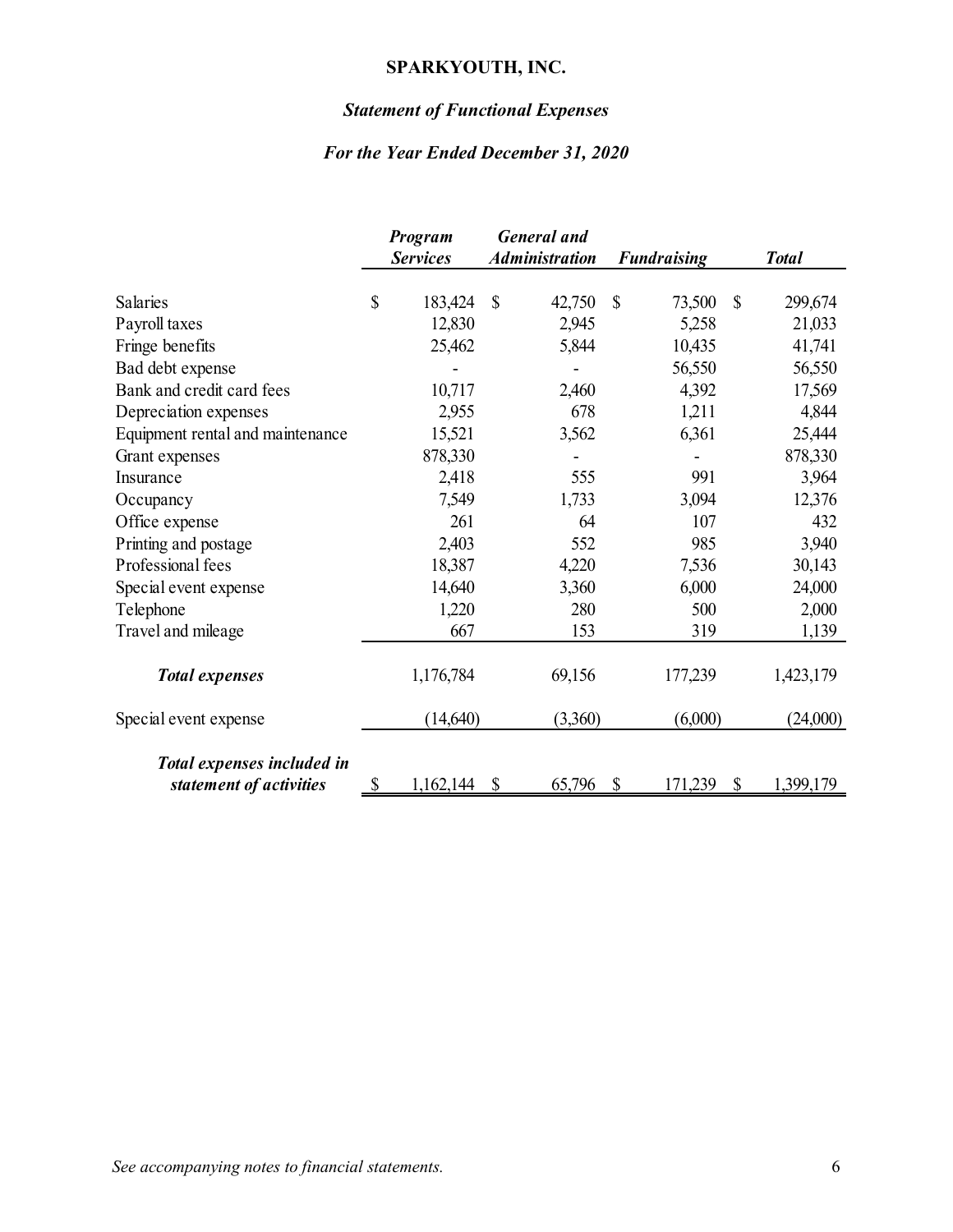# *Statement of Functional Expenses*

# *For the Year Ended December 31, 2019*

|                                  |              | Program<br><b>Services</b> |               | <b>General</b> and<br><b>Administration</b> |               | <b>Fundraising</b> |               | <b>Total</b> |
|----------------------------------|--------------|----------------------------|---------------|---------------------------------------------|---------------|--------------------|---------------|--------------|
| Salaries                         | \$           | 182,198                    | \$            | 56,117                                      | $\mathcal{S}$ | 48,985             | $\mathcal{S}$ | 287,300      |
| Payroll taxes                    |              | 9,879                      |               | 2,933                                       |               | 2,624              |               | 15,436       |
| Fringe benefits                  |              | 23,435                     |               | 6,958                                       |               | 6,224              |               | 36,617       |
| Bank and credit card fees        |              |                            |               |                                             |               | 21,073             |               | 21,073       |
| Depreciation expenses            |              | 3,133                      |               | 891                                         |               | 821                |               | 4,845        |
| Equipment rental and maintenance |              | 11,989                     |               | 3,563                                       |               | 3,186              |               | 18,738       |
| Grant expenses                   |              | 1,284,000                  |               |                                             |               |                    |               | 1,284,000    |
| Insurance                        |              | 3,811                      |               | 1,128                                       |               | 1,011              |               | 5,950        |
| Marketing                        |              | 88,896                     |               | 26,382                                      |               | 23,622             |               | 138,900      |
| Miscellaneous expenses           |              | 348                        |               | 104                                         |               | 93                 |               | 545          |
| Occupancy                        |              | 10,240                     |               | 3,040                                       |               | 2,720              |               | 16,000       |
| Office expense                   |              | 3,497                      |               | 1,038                                       |               | 930                |               | 5,465        |
| Printing and postage             |              | 1,281                      |               | 778                                         |               | 340                |               | 2,399        |
| Professional fees                |              | 13,991                     |               | 16,598                                      |               | 3,716              |               | 34,305       |
| Special event expense            |              | 362,311                    |               |                                             |               |                    |               | 362,311      |
| Telephone                        |              | 1,372                      |               | 407                                         |               | 365                |               | 2,144        |
| Travel and mileage               |              | 4,974                      |               | 1,476                                       |               | 1,322              |               | 7,772        |
| <b>Total expenses</b>            |              | 2,005,355                  |               | 121,413                                     |               | 117,032            |               | 2,243,800    |
| Special event expense            |              | (362,311)                  |               |                                             |               |                    |               | (362,311)    |
| Total expenses included in       |              |                            |               |                                             |               |                    |               |              |
| statement of activities          | $\mathbb{S}$ | 1,643,044                  | $\mathcal{S}$ | 121,413                                     | $\mathcal{S}$ | 117,032            | $\mathcal{S}$ | 1,881,489    |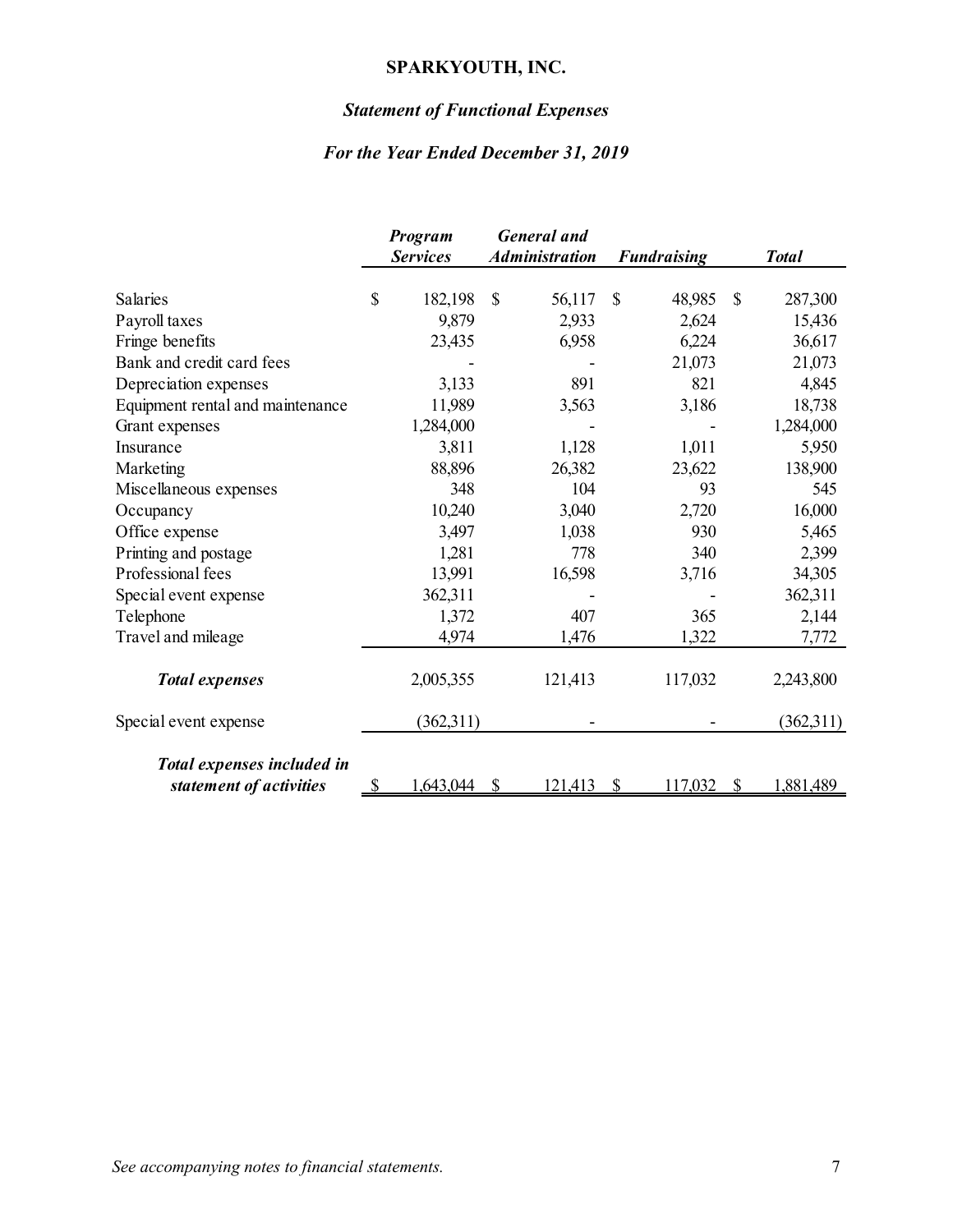## *Notes to Financial Statements*

### *For the Years Ended December 31, 2020 and 2019*

### *Note 1. Organization and Background*

SparkYouth, Inc. (the Organization), formerly known as The Catalog for Giving, Inc., is a nonprofit organization dedicated to transforming the lives of New York City children by identifying and providing crucial funding and operational support to innovative community-based star-up organizations that assist disadvantaged youth throughout the City.

Every three years since its inception in 1994, the Organization scours New York City and selects the "best of the best" small, youth development programs with which they partner, empowering those organizations to expand their capability to bring critical services to needy youth. The Organization serves like a "fund to funds," carefully vetting and selecting the premiere groups that have demonstrated they have the capacity to transform under-served youth but require additional support to grow their programs and broaden their reach. Some organizations work with children in afterschool programs; others operate within the schools. Some connect children with programming in sports; others promote arts and media. All of them provide children who have had limited opportunities the chance of a lifetime, to develop new skills, seek new pathways and learn new ways to achieve success.

SparkYouth, Inc.'s value-added model contributes significant funding to each program and provides intensive individual mentoring and professional development workshops to the Executive Directors and other senior staff of our programs, fosters collaboration between the programs, empowers program expansion, and enhances the organizations' skills in finance, technology, and development.

### *Note 2. Summary of Significant Accounting Policies*

#### *Basis of Accounting and Financial Statement Presentation*

The financial statements have been prepared in accordance with generally accepted accounting standards and principles established by the Financial Accounting Standards Board (FASB). References to U.S. GAAP in these notes are to the FASB Accounting Standards Codification (ASC). The accompanying financial statements have been prepared on the accrual basis of accounting in accordance with generally accepted accounting principles.

#### *Net Assets*

Net assets, revenues, gains, and losses are classified based on the existence or absence of donor or grantorimposed restrictions. Accordingly, net assets and changes therein are classified and reported as follows:

*Net assets without donor restrictions:* Net assets available for use in general operations and not subject to donor (or certain grantor) restrictions.

*Net assets with donor restrictions:* Net assets subject to donor-imposed restrictions. Contributions are restricted by donors as increases in net assets without donor restrictions if the restrictions expire (that is, when a stipulated time restriction ends, or purpose restriction is accomplished) in the reporting period in which the revenue is recognized. All other donor-restricted contributions are reported as increases in net assets with donor restrictions.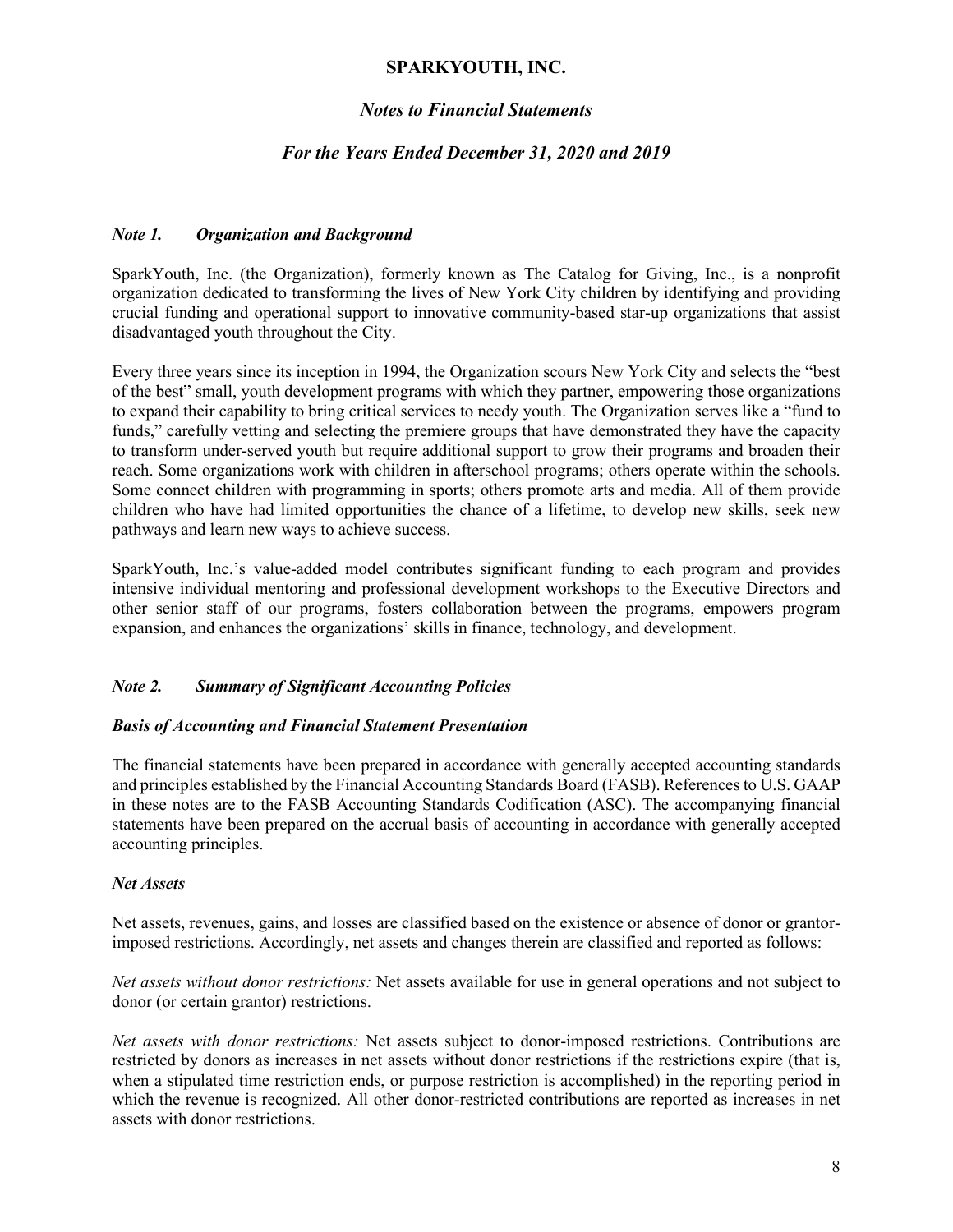## *Notes to Financial Statements*

## *For the Years Ended December 31, 2020 and 2019*

### *Note 2. Summary of Significant Accounting Policies (Continued)*

#### *Use of Estimates and Assumptions*

The preparation of financial statements in conformity with accounting principles generally accepted in the United States of America requires the Organization's management to make estimates and assumptions that affect the reported amounts of assets and liabilities, and disclosure of contingent assets and liabilities at the date of the financial statements, and the reported amounts of revenue and expenses during the reporting period. Actual results could differ from those estimates and assumptions.

#### *Functional Expenses*

The costs of program and supporting service activities have been summarized on a functional basis in the statements of activities. The statements of functional expenses present the natural classification detail of expenses by function. Accordingly, certain costs have been allocated among the programs and supporting services benefitted.

#### *Basis of Allocation*

Salary and benefit expense is allocated by full time equivalents; occupancy is allocated by square footage.

#### *Cash and Cash Equivalents*

The Organization considers as cash equivalents all highly liquid investments, which can be converted into known amounts of cash and have a maturity period of ninety days or less at the time of purchase. Money market deposits maintained in checking and saving accounts which are available for current operations. For the purposes of the statements of cash flows, the Organization considers all highly liquid investments with maturity of three months or less when purchased to be cash equivalents.

#### *Accounts Receivable*

Accounts receivable are presented net of the allowance for doubtful accounts. The Organization's periodic evaluation of the adequacy of the allowance is based on its past loss experience. All of the accounts receivable are expected to be fully collected within one year; therefore, no allowance for doubtful accounts has been recorded.

#### *Fixed Assets*

Purchased fixed assets are carried at costs. Equipment, furniture and improvements are capitalized at cost, if purchased, or if donated, at fair market value at the date of receipt. Depreciation is provided on the straight-line method over the estimated useful lives of the respective assets. Maintenance and repairs are charged to expense as incurred, while betterments are capitalized. When items are sold or retired, the related cost and accumulated depreciation is removed from the accounts and any gain or loss is included in revenues. The capitalization policy is any item over \$1,500.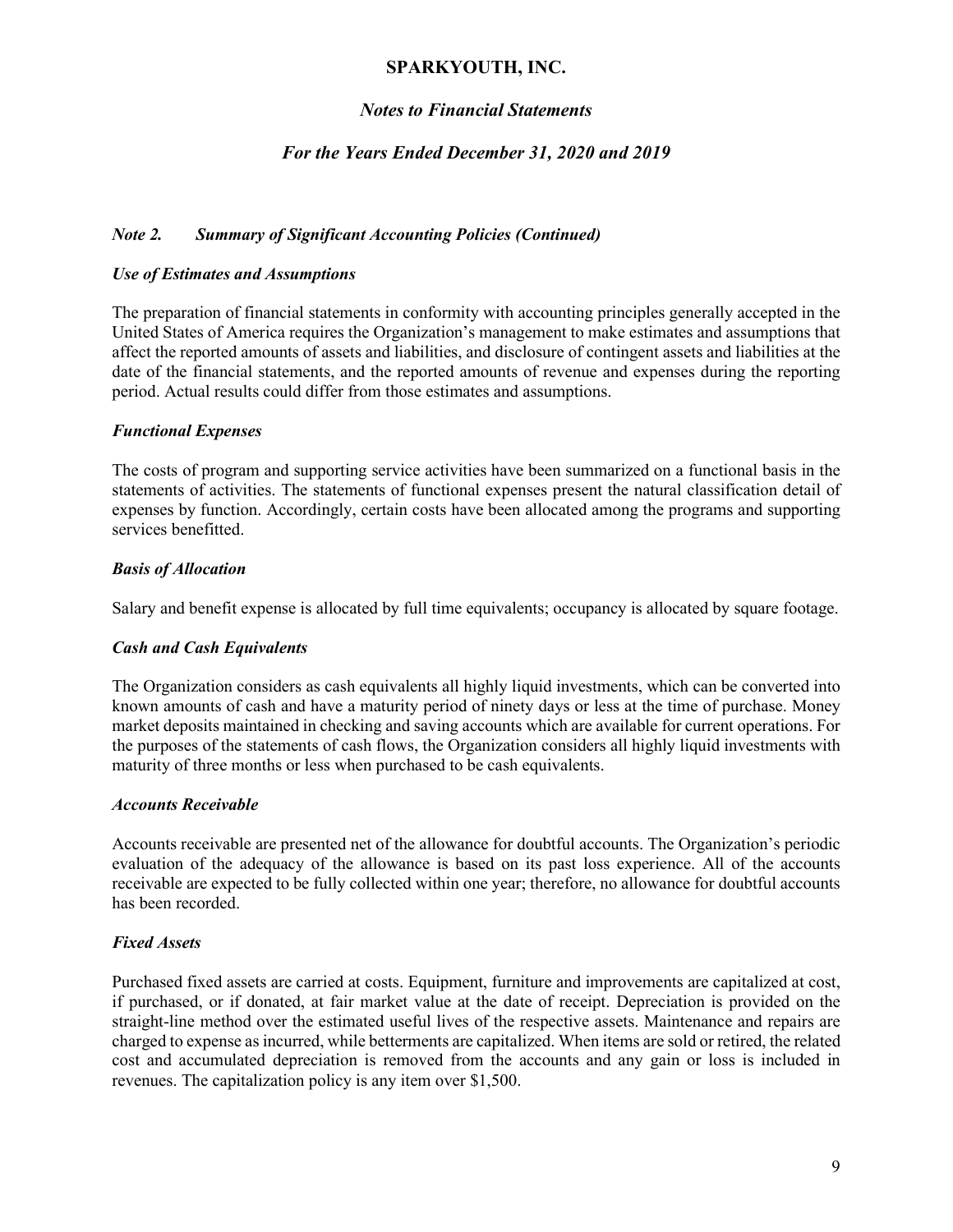### *Notes to Financial Statements*

### *For the Years Ended December 31, 2020 and 2019*

#### *Note 2. Summary of Significant Accounting Policies (Continued)*

#### *Income Tax Status*

The Organization is exempt from federal income tax under Section  $501(c)(3)$  of the Internal Revenue Code. In addition, the Organization qualifies for the charitable contribution deduction under Section  $170(b)(1)(a)$ and has been classified as an Organization that is not a private foundation under Section 509(a)(1). The Organization is also exempt from New York state taxes. However, the Organization remains subject to income taxes on any net income that is derived from a trade or business, regularly carried on and not in furtherance of the purpose for which it was granted exemption.

#### *Contributions*

The Organization follows the requirements of the Financial Accounting Standards Board in its Statement of Financial Accounting Standards, *Accounting for Contributions Received and Contributions Made*. This financial accounting standard requires that contributions be recorded as receivables and revenues and requires the Organization to distinguish between contributions received for each net asset category in accordance with donor-imposed restrictions. Contributions may include gifts of cash, stock or other securities, collection items, or promises to give.

#### *Revenue Recognition*

Contributions, including unconditional promises to give, are recognized as revenues in the period received. Contributions subject to donor-imposed stipulations that are met in the same reporting period are reported as assets without donor restrictions. Conditional promises to give are not recognized until they become unconditional, that is when the conditions on which they depend are substantially met. Contributions of assets other than cash are recorded at their estimated fair value. Contributions to be received after one year are discounted at an appropriate discount rate commensurate with the risk involved, when such amounts are considered material. The Organization reports gifts of cash and other assets as assets with donor restrictions if they are received with donor stipulations that limit the use of the donated assets. When a donor restriction expires, net assets with donor restrictions are reclassified to net assets without donor restrictions and reported in the statement of activities as net assets released from restrictions. The Organization reports gifts of land, building, and equipment as unrestricted support unless explicit donor stipulations specify how the donated assets must be used. Gifts of long-lived assets with explicit restrictions that specify how the assets are to be used and gifts of cash or other assets that must be used to acquire longlived assets are reported as restricted support.

#### *New Accounting Pronouncements*

The Organization has adopted Accounting Standards Update (ASU) 2014-09, Revenue from Contracts with Customers (Topic 606), as amended. ASU 2014-09 eliminated the transaction and industry-specific revenue recognition guidance under previous U.S. GAAP and replaced it with a principle-based approach for determining revenue recognition. The core principle of ASU 2014-09 is that an entity should recognize revenue to depict the transfer of goods or services to customers in an amount that reflects the consideration to which the entity expects to be entitled in exchange for those goods or services. The standard improves the usefulness and understandability of the Organization's financial reporting.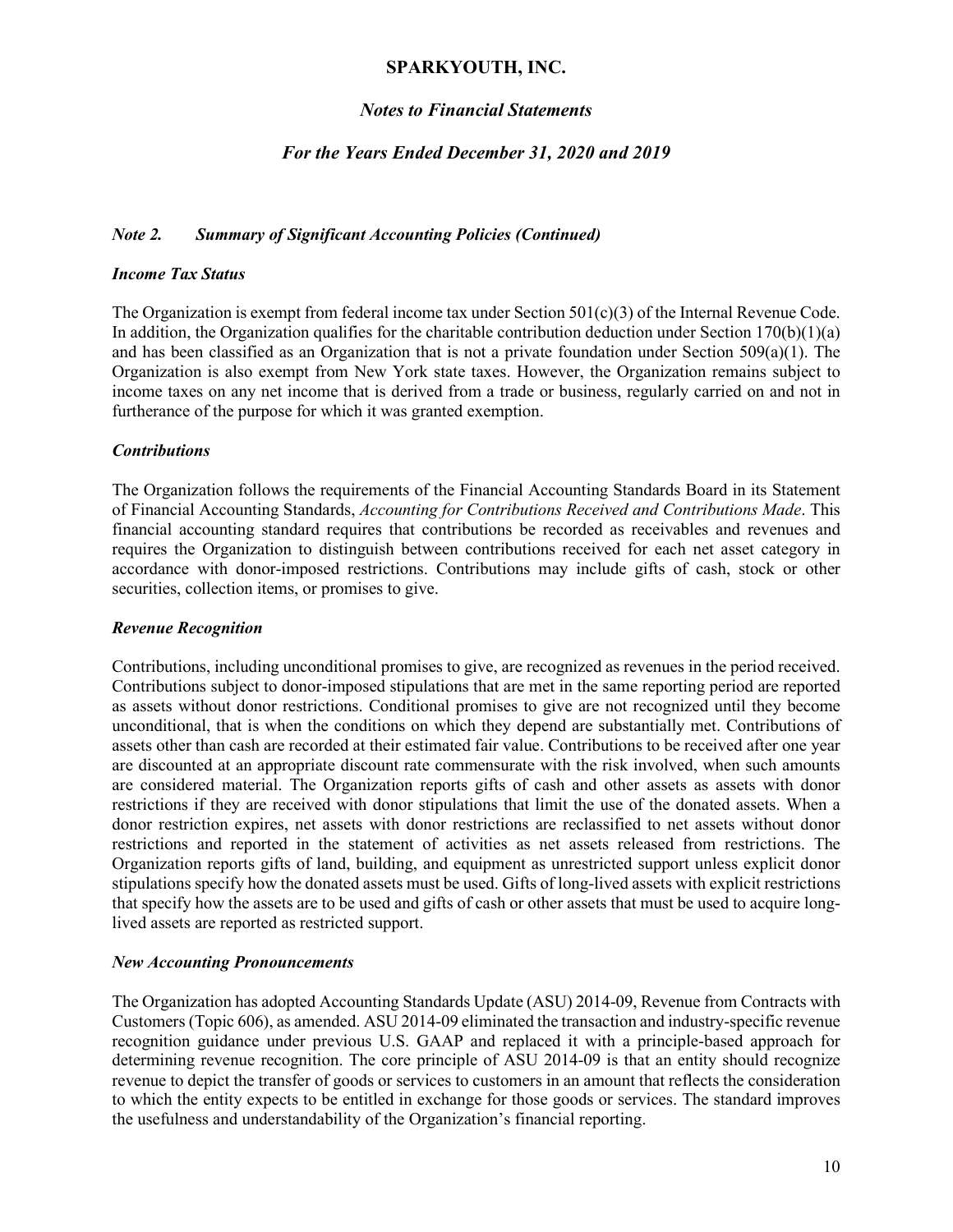### *Notes to Financial Statements*

## *For the Years Ended December 31, 2020 and 2019*

### *Note 2. Summary of Significant Accounting Policies (Continued)*

Analysis of various provisions of this ASU resulted in no significant changes in the way the Organization recognizes revenue; therefore, no changes to the previously issued audited financial statements were required. The presentation and disclosures of revenue have been enhanced in accordance with the standards.

The Organization has adopted ASU 2018-08, Not-for-Profit Entities: Clarifying the Scope and the Accounting Guidance for Contributions Received and Contributions Made (Topic 605), as amended. ASU 2018-08 was issued to make it easier for not-for-profit organizations to evaluate whether gifts, grants or contracts should be accounted for as contributions or as reciprocal (exchange) transactions accounted for under ASU 2014-09. Under the new guidance, all organizations are required to evaluate whether the resource provider (i.e., federal agency, foundation, corporation, etc.) is receiving commensurate value in a transfer of resources (i.e., assets or reduction/settlement of liabilities) and whether contributions are conditional or unconditional. If commensurate value is received by the resource provider, the transaction is to be accounted for as an exchange transaction by applying ASU 2014-09. If commensurate value is not received by the resource provider (i.e., the transaction is nonexchange), the recipient organization would determine the transaction to be a contribution and determine whether the contribution is unconditional or conditional. The standard improves the usefulness and understandability of the Organization's financial reporting.

#### *Note 3. Commitments*

The Organization occupies office space under a lease agreement in New York, New York. The lease provides for a monthly rent payment of \$1,650. Rent expense totaled \$12,375 and \$16,000 for the years ended December 31, 2020 and 2019, respectively.

#### *Note 4. Fixed Assets*

Fixed assets consisted of the following as of December 31:

|                                | 2020             |          |  |  |
|--------------------------------|------------------|----------|--|--|
| Furniture and fixtures         | \$<br>1,880<br>S | 1,880    |  |  |
| Computer equipment             | 28,473           | 28,473   |  |  |
| Data migration                 | 24,225           | 24,225   |  |  |
| <b>Subtotal</b>                | 54,578           | 54,578   |  |  |
| Less: Accumulated depreciation | (49, 145)        | (44,300) |  |  |
| <b>Total fixed assets</b>      | 5,433            | 10,278   |  |  |

Depreciation expense was \$4,845 and \$4,845 for the years ended December 31, 2020 and 2019, respectively.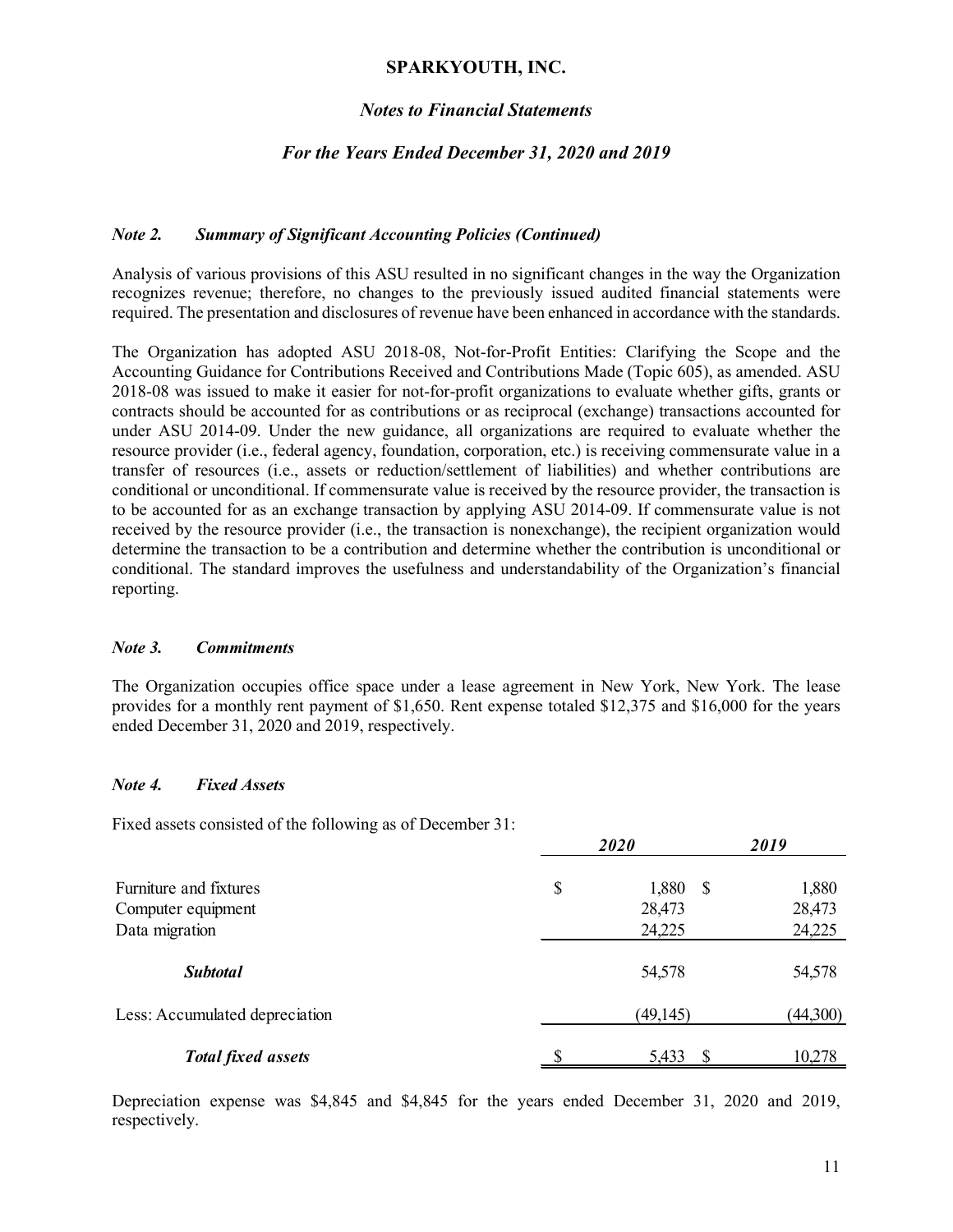#### *Notes to Financial Statements*

#### *For the Years Ended December 31, 2020 and 2019*

#### *Note 5. Concentration of Credit Risk*

The Organization maintains its cash balances at a financial institution in New York, which at times may exceed federally insured limits. The Organization has not experienced any losses in such accounts and does not believe it is exposed to any significant credit risk on its cash and cash equivalents. The Organization had amounts in excess of the FDIC insurance limits of \$798,429 and \$978,238 for the years ended December 31, 2020 and 2019, respectively.

#### *Note 6. Available Resources and Liquidity*

The Organization regularly monitors liquidity required to meet its operating needs and other contractual commitments, while also striving to maximize the investment of its available funds. The Organization's sources of liquidity are cash and cash equivalents, marketable debt and equity securities and lines of credit.

The following table shows the total financial assets held by the Organization at December 31 and the amounts of those financial assets could readily be made available within one year of the statement of financial position dates to meet general expenditures:

|                                                                                    | <b>2020</b>          | 2019                 |  |
|------------------------------------------------------------------------------------|----------------------|----------------------|--|
| Financial assets at year-end:<br>Cash and cash equivalents<br>Accounts receivable  | 1,048,429<br>110,500 | 1,228,242<br>144,467 |  |
| Financial assets available to meet general<br>expenditures over the next 12 months | 1,158,929            | 1,372,709            |  |

For purposes of analyzing resources available to meet general expenditures over a 12-month period, the Organization considers all expenditures related to its ongoing activities of programing, exhibits and membership as well as the conduct of services undertaken to support those activities to be general expenditures.

In addition to financial assets available to meet general expenditures over the next 12 months, the Organization operates with a balanced budget and anticipates collecting sufficient revenue to cover general expenditures not covered by donor-restricted resources.

#### *Note 7. Subsequent Events*

In connection with the preparation of the financial statements and in accordance with Financial Accounting Standards Board Accounting Standards Codification 855-10, *Subsequent Events*, the Organization management evaluated subsequent events after the statement of financial position date of December 31, 2020, through October15, 2021, the date the financial statements were available to be issued, noting that there was no material events during this period that would impact the results reflected in this report.